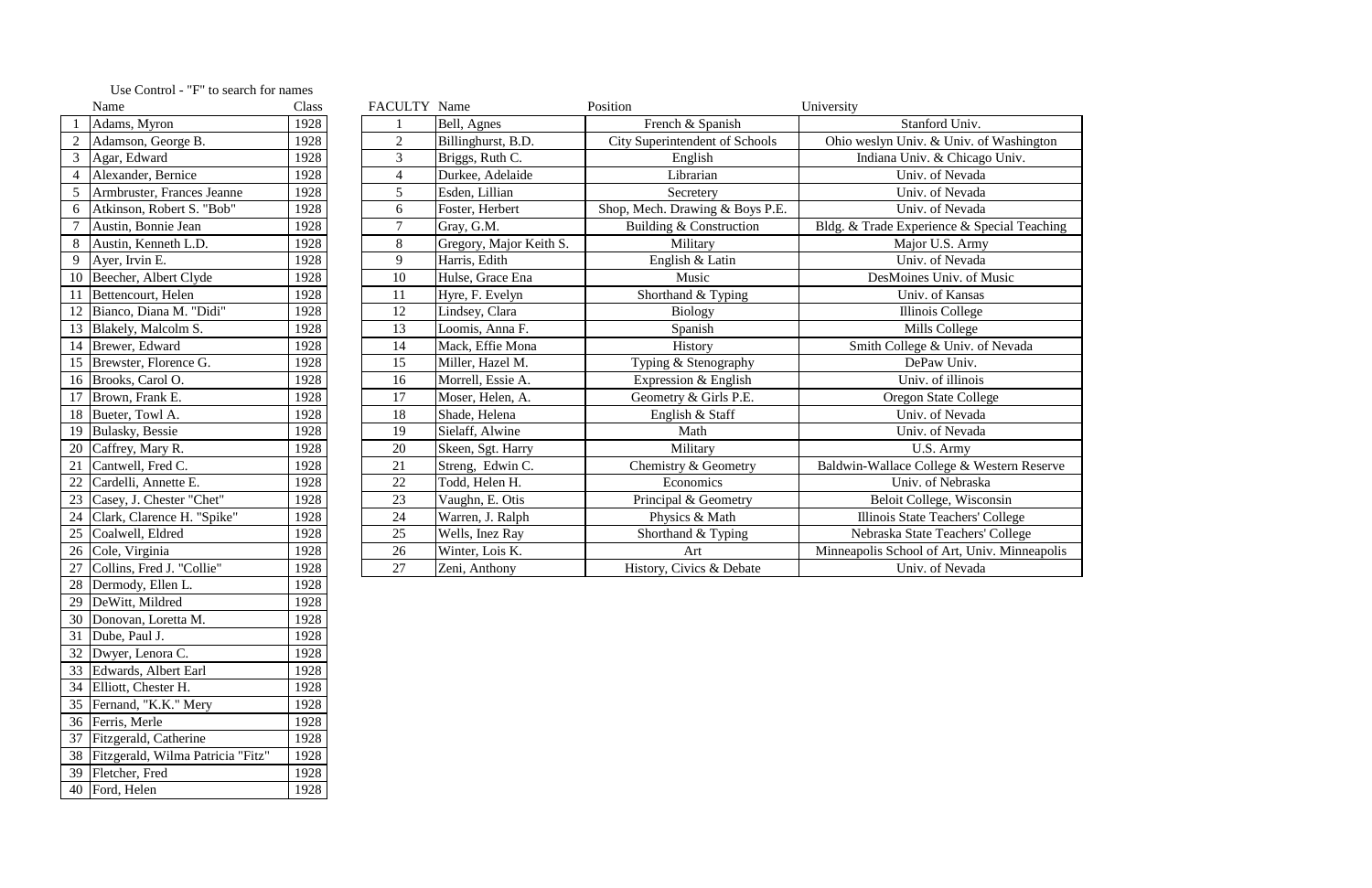| 41 | Forrest, Bibb M.           | 1928 |
|----|----------------------------|------|
| 42 | Fowler, Melva Irene        | 1928 |
| 43 | Fuller, Margaret           | 1928 |
| 44 | Gifford, Shuey             | 1928 |
| 45 | Gorman, charles W.         | 1928 |
| 46 | Gracey, Emily C.           | 1928 |
| 47 | Gray, Guild                | 1928 |
| 48 | Green, Alice               | 1928 |
| 49 | Hackett, Raymond W.        | 1928 |
| 50 | Hansen, Eddie              | 1928 |
| 51 | Howard, Lucille V.         | 1928 |
| 52 | Humphrey, Ellis            | 1928 |
| 53 | Huntington, Morgan Gordon  | 1928 |
| 54 | Jauregui, Edward           | 1928 |
| 55 | Jensen, Anna N.            | 1928 |
| 56 | Johnston, Margaret         | 1928 |
| 57 | Katen, Patrick             | 1928 |
| 58 | Kennedy, Wilma M. "Willie" | 1928 |
| 59 | Kernek, Edna E.            | 1928 |
| 60 | Kirchner, Merle M.         | 1928 |
| 61 | Kirkley, Virginia "Kirk"   | 1928 |
| 62 | Kitchen, Telfer "Ted"      | 1928 |
| 63 | Kral, Victor               | 1928 |
| 64 | Krider, Melba              | 1928 |
| 65 | Lambert, Edith Helen       | 1928 |
| 66 | Leahigh, Jack              | 1928 |
| 67 | Leonard, Waldo L.          | 1928 |
| 68 | Lozano, Dolores            | 1928 |
| 69 | Madsen, Evelyn Mathilda    | 1928 |
| 70 | McIntyre, Philip S.        | 1928 |
| 71 | McLeod, Joe M.             | 1928 |
| 72 | McNeil, Harold             | 1928 |
| 73 | Mitchell, Nancy J.         | 1928 |
| 74 | Nelligan, Maurice "Mo"     | 1928 |
| 75 | Nelson, Dwight A.          | 1928 |
| 76 | Nichols, Florence Mills    | 1928 |
| 77 | Nichols, Marion Claire     | 1928 |
| 78 | O'Connell, Donald          | 1928 |
| 79 | Olds, Albert               | 1928 |
| 80 | Otteraaen, Odd             | 1928 |
| 81 | Patrick, edward John       | 1928 |
| 82 | Penrose, Tom               | 1928 |